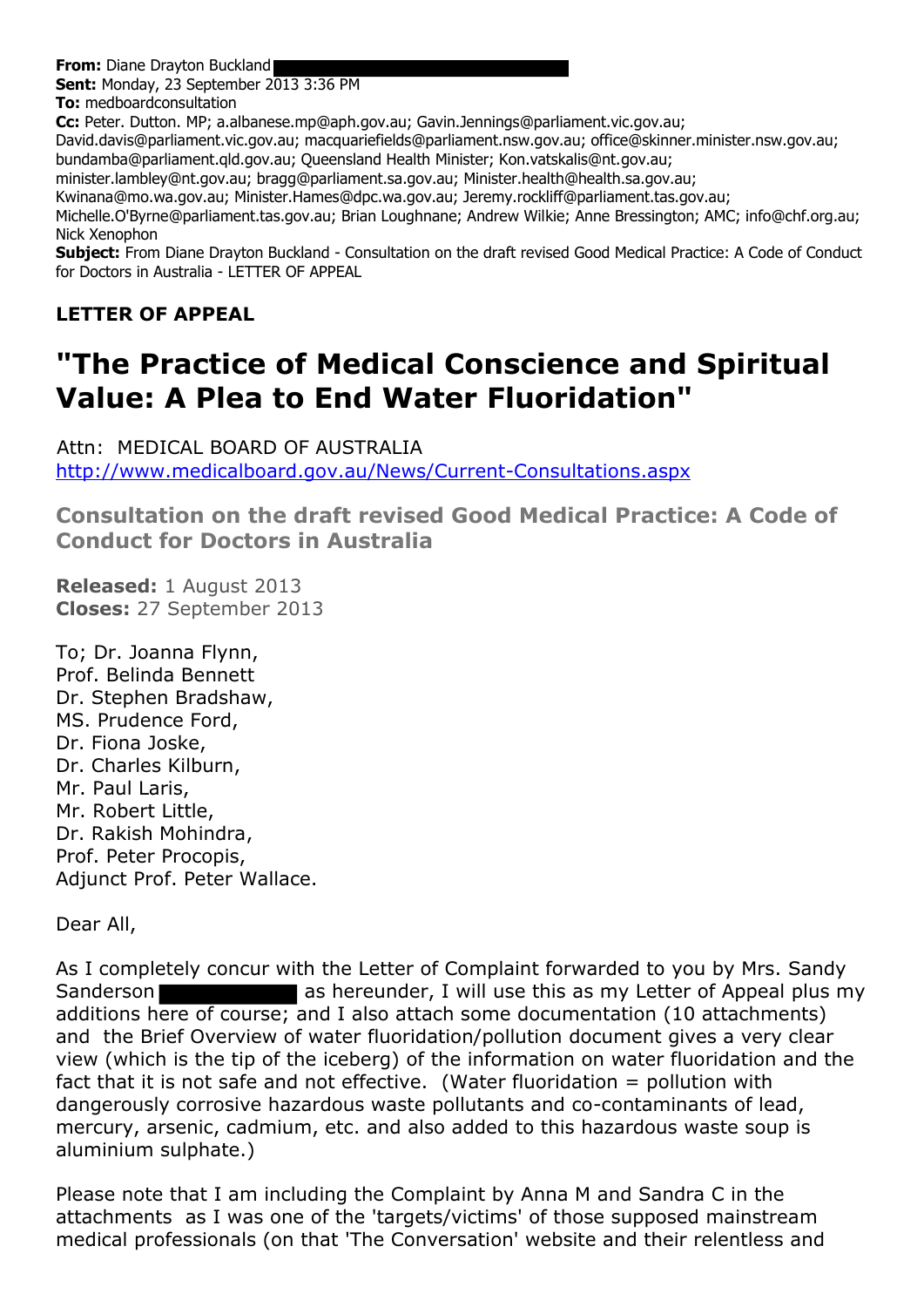rabid pro-fluoride extremists/fanatical attacks, slander, demeaning, ridiculing, bullying of anyone who is against this outdated and harmful practice of water fluoridation/pollution. This attitude is ethically, morally and medically disgraceful. Professional Misconduct is something we see way too much of in the Pro-Fluoridation Fanantics and it is disturbing.

It has been extremely disturbing when one sees the extent that some Doctors and Dentists go to push this agenda - I (and numerous others) have been constantly over the years bullied, ridiculed, name called by numerous Dentists, doctors and I was at one time, the target of a nasty attack by a supposed mainstream medical person who worked in Australian major hospitals as an anaesthetic technician and his husband was a pediatric registrar - the attack/slander/bullying of me and the ridiculing/abuse regarding my vaccine injured only child was simply disgraceful and devastating.

Australian mainstream media would only ever publish the

'stories/information/propaganda' by pro-fluoride dentists/doctors/Health Departments and would never publish any of the credible evidence that water fluoridation/pollution is not safe and not effective.

You will see in the attachments, a power point presentation by

teaching the art of propaganda of pushing water fluoridation to the Japanese. You will find more information in the links under my signature also. (Diane Drayton Buckland additional section).

"Your review has come to my attention and I wish to submit this plea for your considered review of water fluoridation as public policy. Please do not endorse this archaic practice any longer. Endorsement of this dental industry promoted practice only undermines the credibility of the medical profession, which should adhere to higher values and be independent of industry financial interests. The community expects the medical profession to have as its first principle that of doing no harm in its practise of medicine, and of having the best interests of the community and of individuals as the highest goal - over and above financial interests. Too often today we see the profit motive comes before every other consideration. This attitude has crept in like a corrupting stealth virus, and now we see the obesity of disease clogging the very life blood of our nation.

We have more than enough clear and credible scientific evidence now to prove water fluoridation is a danger at least to some people's health because of toxic exposure and chemical sensitivity, and for this reason the practice is unethical. You cannot control the dose people receive of this industrial grade chemical, which is administered for therapeutic reasons (caries prophylactic).

Even though the administration of a systemic poison via the public drinking water supply may lead to increase in disease and profitable therapies that result (this being desirable for industry and economy), there comes a tipping point which we have reached, where the tax-payer-funded medical benefits system can no longer cope and is showing signs of breakdown from excessive load. Doctors' and nurses' own health is breaking down under the stress load as the community's rate of disease and illness accelerates, stretching resources to the max and beyond. How long are you going to be able to chase this exponential growth in disease proliferation, a run-away train ever gathering momentum? It is clearly not sustainable. A collapse is imminent if we don't take drastic steps to stall the speed of increase of disease in the community (doctors and nurses included).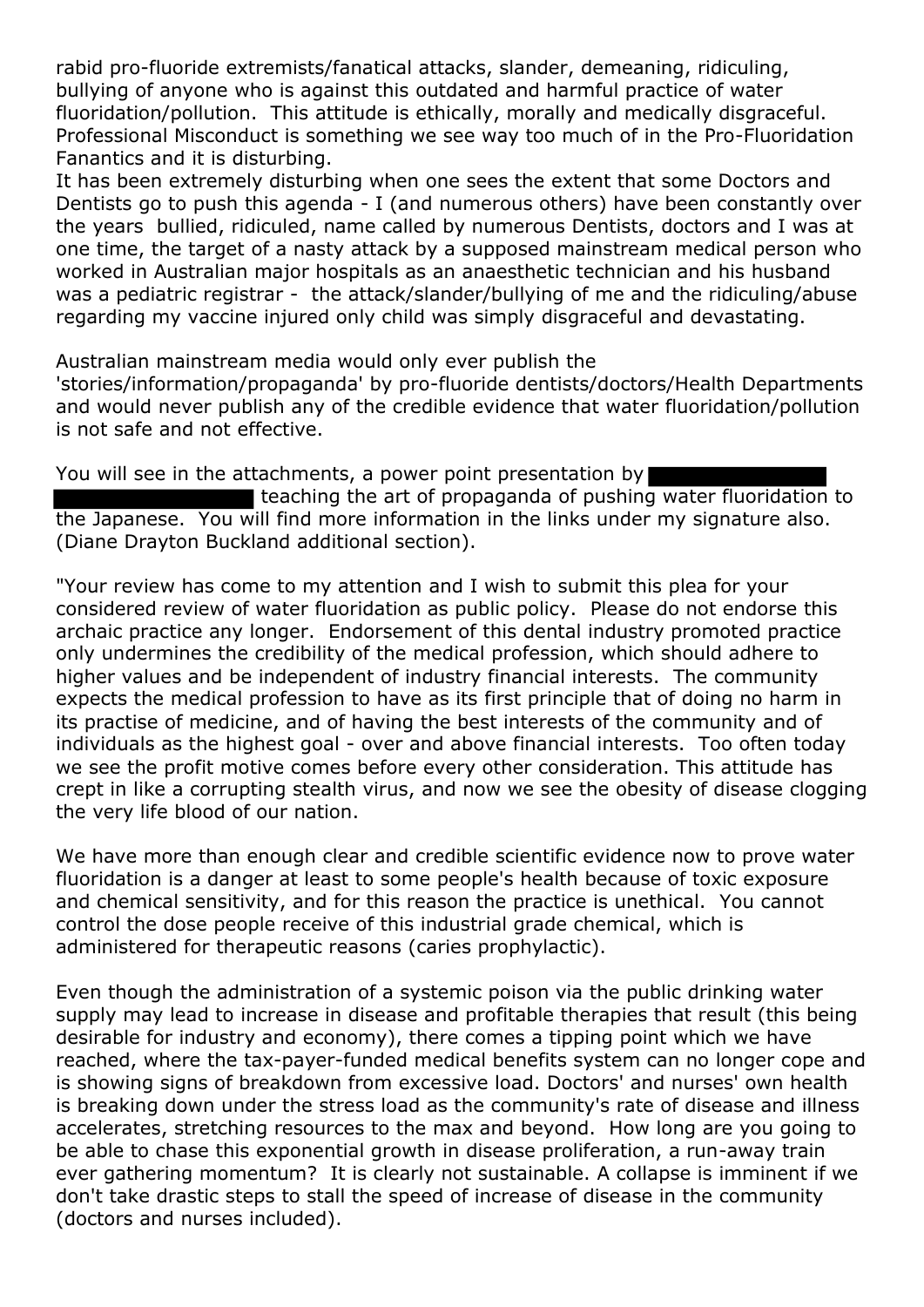Clearly the human body can take only so much abuse from exposure to environmental pollutants, synthetic chemicals and lack of quality nutrition. This is the underlying etymology of degenerative disease increase today. A concerted approach needs to be formulated based on living a healthy lifestyle. To some extent there has been an attempt to address some of the lifestyle practices leading to excessive free radical damage such as smoking and excessive drinking.

However there are many more leaks in the bucket to plug before we can begin to stop the loss of water, including: chemicals added to processed foods and over-processing of those foods, over-consumption of processed sugar and wheat (the current food pyramid having too much weighting in carbohydrates and not enough in good fats/proteins), and diminishing vitamin and mineral content of foods due to industrial chemical farming methods. Nutrients at dangerously low levels include magnesium and iodine, which are both essential for thyroid health. Their toxic nemesis is fluoride, its toxicity being exacerbated when magnesium and iodine are in short supply. An Australian iodine study of school children in 2006 found children in all fluoridated states had sub-normal levels of iodine, and that iodine was essential for brain development and IQ.

Obviously a concerted approach is required to move towards a healthy environment and lifestyle for all Australians. Dental work is a matter of 'too little too late' - or trying to close the gate after the horse has bolted. No amount of dental work will stop the systemic decay and free radical damage in every cell of the body resulting from toxic exposures and too little nutrition (including the adequate consumption of clean water, that is without chemicals).

I grew up in Sydney drinking fluoridated water and received a mouth full of mercury amalgam fillings. I had all the modern trappings of dentistry, but was later to discover my chronic constipation, gastric reflux and later hypothyroidism were symptoms of fluoride toxicity. When fluoride mixes with hydrochloric acid in the stomach it forms hydrofluoric acid which scours the stomach lining and kills beneficial bacteria necessary for digestion.

Fluoride doses in the amount many people drink in fluoridated water were used by doctors in the 1960's to treat hyperthyroidism. Fluoridated water is used as a caries prophylactic, but it also suppresses thyroid activity.

Less than 5% of the world remains fluoridated. This includes Australia, which has become the biggest fluoridator in the world. This is not a record I am proud of, as fluoridation is a violation of human rights - the right to informed consent to medical treatment.

It's time to come clean. Our water is dosed with industrial grade sodium fluoride, sodium silicofluoride or hydrofluorosilicic acid (classification S6 Poisons). You cannot control the dose and you don't know how much people are exposed to. It is impossible to guarantee safety for people with kidney disease, chemical sensitivity, hypothyroidism, osteoporosis, infants, the elderly and infirm. The poorest and most vulnerable are the ones least able to afford expensive filters, and the most likely to suffer the diseases of poor nutrition, including dental caries.

Unfortunately, fluoridated water is no magic bullet. It is a slow toxic bullet that